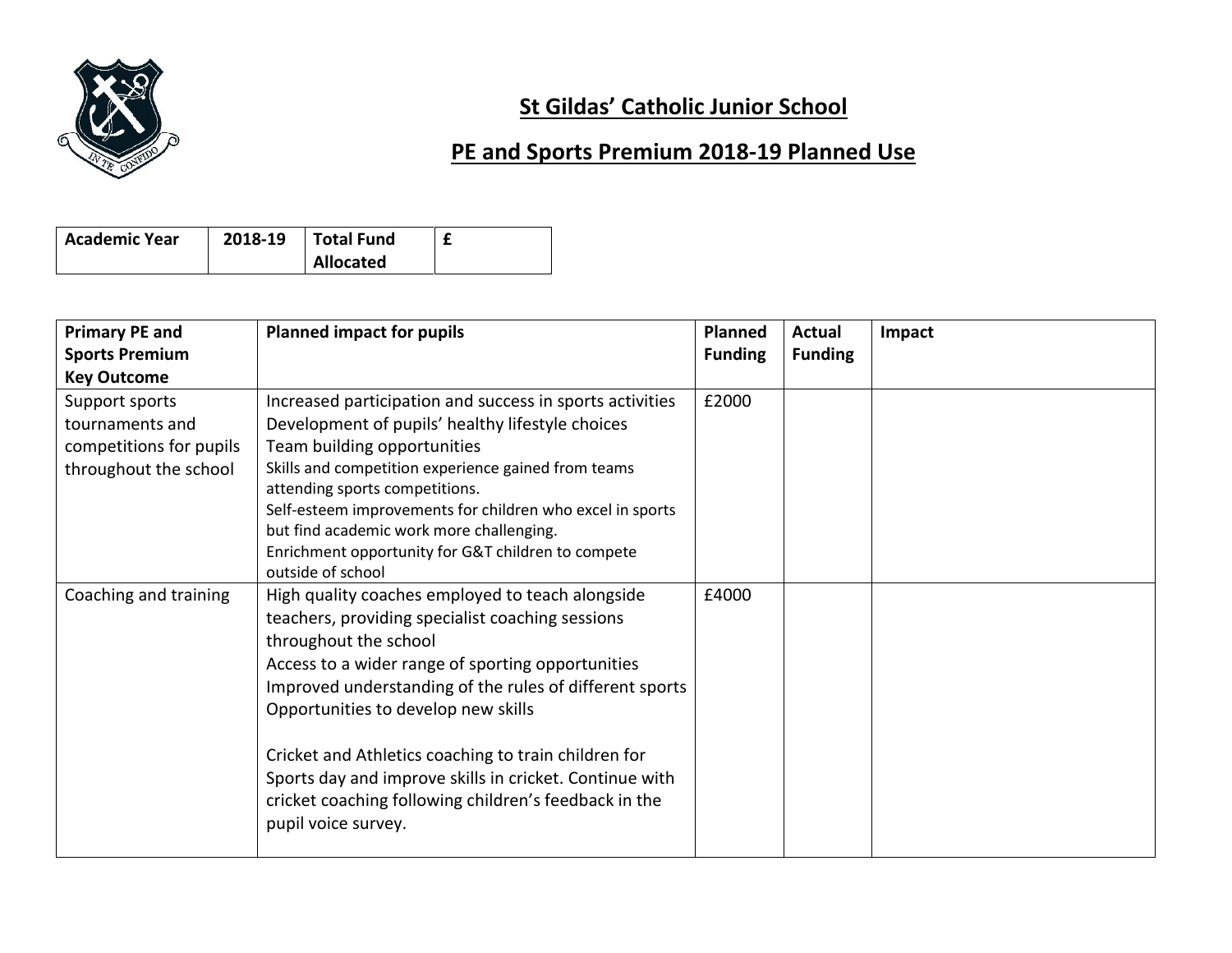|                  | Lunchtime year 6 football training and team with<br>'London Football Academy', to give children the<br>opportunity to be part of a team and improve their<br>teamwork and football skills.                                                                                                                                                                                                                                                                                                                                                                                                                                                                                                                                                                                                                                                                                                        |      |  |
|------------------|---------------------------------------------------------------------------------------------------------------------------------------------------------------------------------------------------------------------------------------------------------------------------------------------------------------------------------------------------------------------------------------------------------------------------------------------------------------------------------------------------------------------------------------------------------------------------------------------------------------------------------------------------------------------------------------------------------------------------------------------------------------------------------------------------------------------------------------------------------------------------------------------------|------|--|
| A-Life workshops | Encourages children to choose an active lifestyle and<br>helps them to realise that being active and choosing to<br>participate in exercise can be a lot of fun.<br>Following last year's success, re-book:<br>Healthy workshops (years 3-5)<br>Planned impact:<br>Learning new facts<br>$\bullet$<br>Self-esteem<br>$\bullet$<br>Understanding how their bodies work<br>Working in a team<br>$\bullet$<br>Leadership<br>Listening<br>$\bullet$<br>Following instructions<br>$\bullet$<br>Drug and alcohol awareness workshops (years 5&6)<br>Planned impact:<br>Increased understanding of:<br>Short term consequences of drinking<br>$\bullet$<br>Long term consequences of drinking<br>$\bullet$<br>Peer pressure<br>The effects of smoking<br><b>Staff Training:</b><br>CPD opportunity for all staff to learn new fitness and<br>game ideas for P.E lessons.<br>Staff wellbeing opportunity. | £500 |  |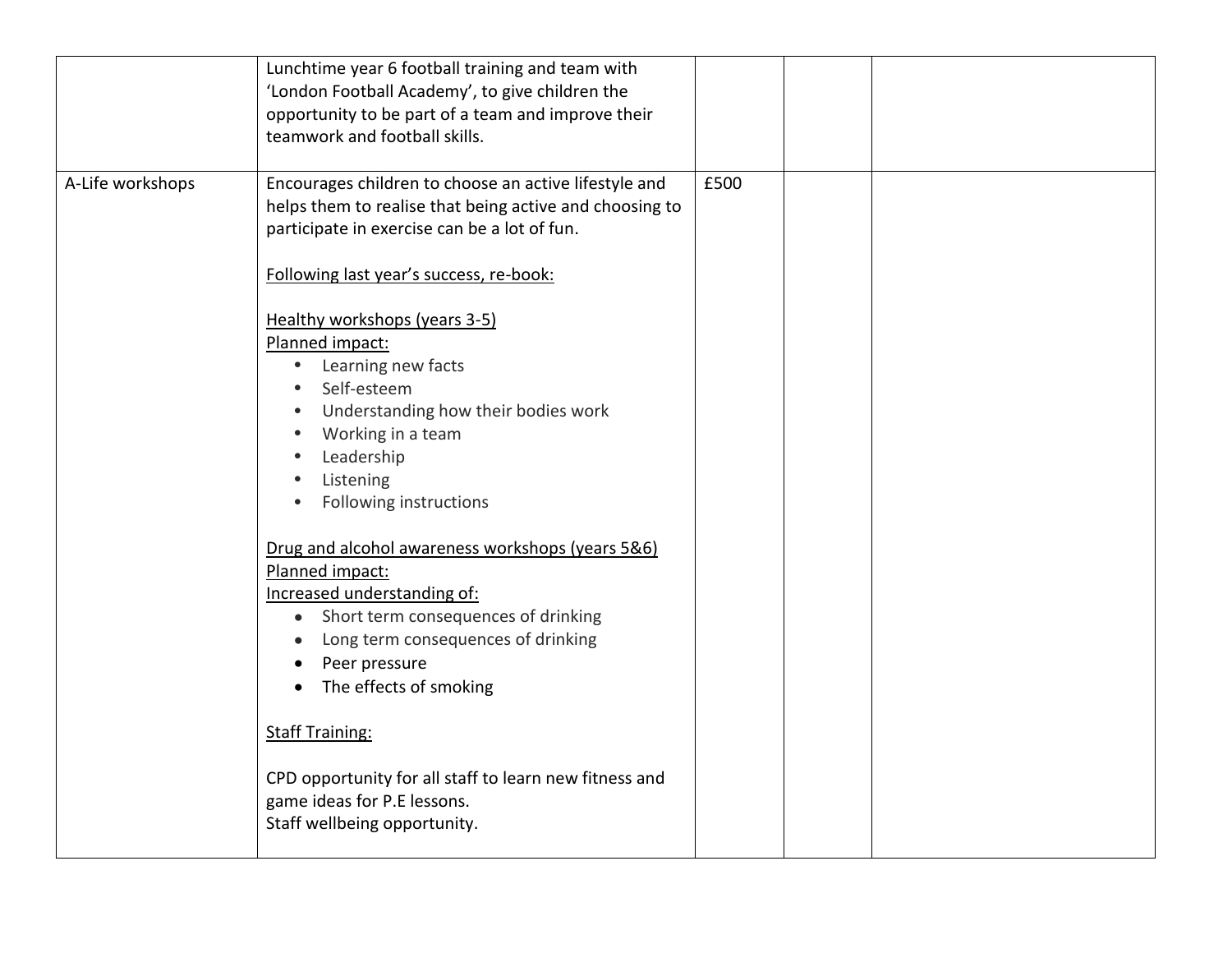| The Daily Mile       | Continue to do and refresh excitement for 'The Daily<br>Mile'                                                                                                                                                                                                                                                                                                                                                                                                                                                                                                  | £500  |  |
|----------------------|----------------------------------------------------------------------------------------------------------------------------------------------------------------------------------------------------------------------------------------------------------------------------------------------------------------------------------------------------------------------------------------------------------------------------------------------------------------------------------------------------------------------------------------------------------------|-------|--|
|                      | The aim of the Daily Mile is to improve the physical,<br>emotional and social health and wellbeing of our<br>children, regardless of age or personal circumstances.<br>Helps to reduce childhood inactivity and obesity<br>It's social, non-competitive and fun.<br>It's fully inclusive; every child, whatever their<br>circumstances, age or ability, succeeds.<br>The Daily Mile builds self-esteem and confidence,<br>improving children's perception of exercise for life.<br>The Daily Mile is critical to reducing childhood<br>inactivity and obesity. |       |  |
|                      | Participate in Sport Relief's Daily Mile initiatives<br>in March.<br>Set children's P.B's, to be improved on by the<br>summer term - to refresh excitement and<br>enthusiasm for the daily mile and for self-<br>esteem boosts.                                                                                                                                                                                                                                                                                                                                |       |  |
| Workshops            | Potential workshops:<br>Dance workshops<br>Circus skills<br>Skipping<br>$\bullet$<br>To improve children's confidence and skills in<br>performance and this area of the P.E curriculum.                                                                                                                                                                                                                                                                                                                                                                        |       |  |
| Playground equipment | Encourage participation in playtime games<br>Positive playground experiences for all pupils<br>Improved behaviour<br>Helps children to be more social. This means that<br>children will be more willing to join in games and<br>activities, while they will also be more likely to talk to<br>different children and make new friends. This all                                                                                                                                                                                                                | £1000 |  |